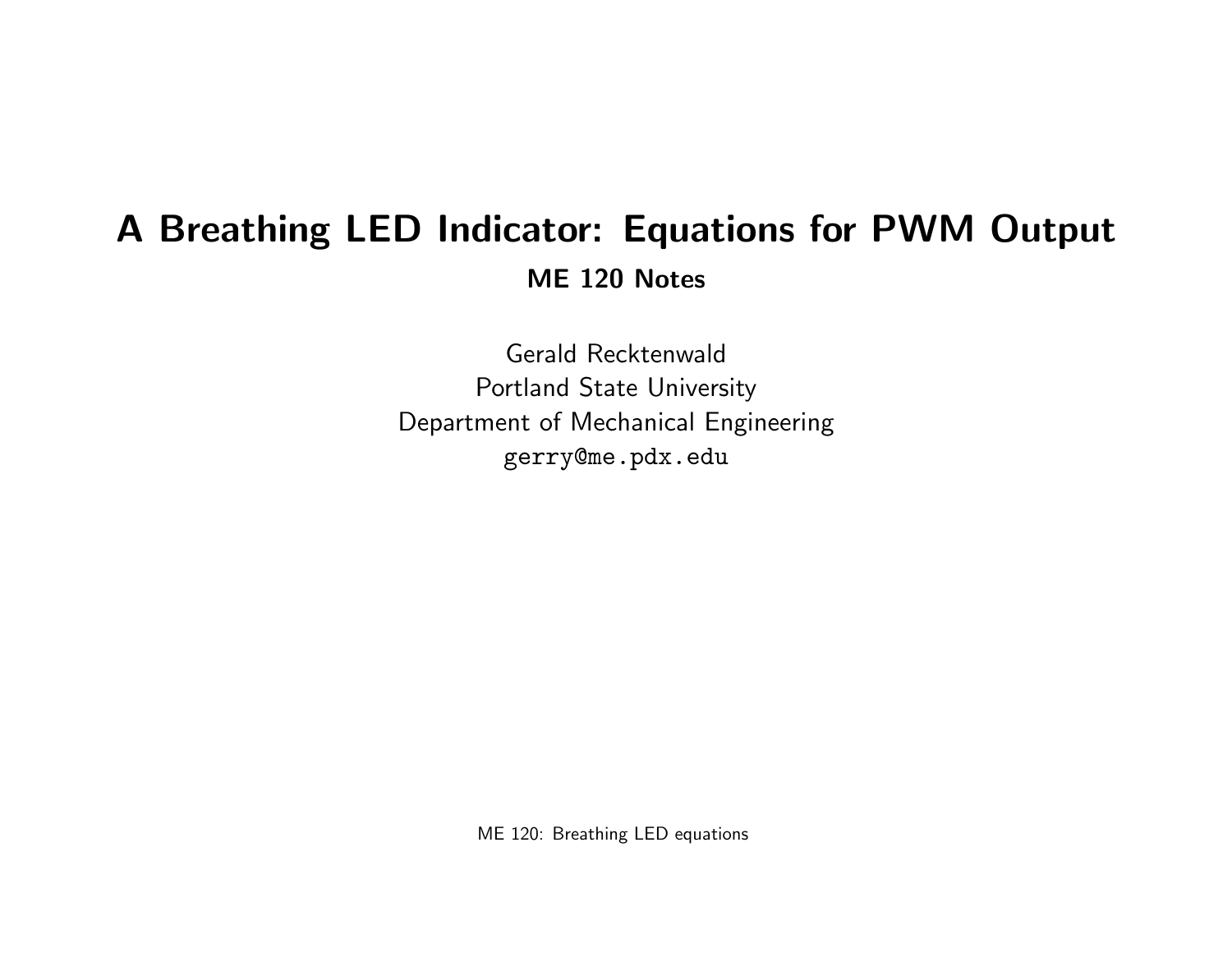# **Motivation**

- 1. A reverse engineering exercise: emulate the breathing style of LED pulsing on a Macintosh laptop
- 2. Controlling LED brightness requires Pulse-width modulation (PWM), which can also used to control the speed of DC motors.
- 3. This is also an opportunity to practice algebra and Excel plotting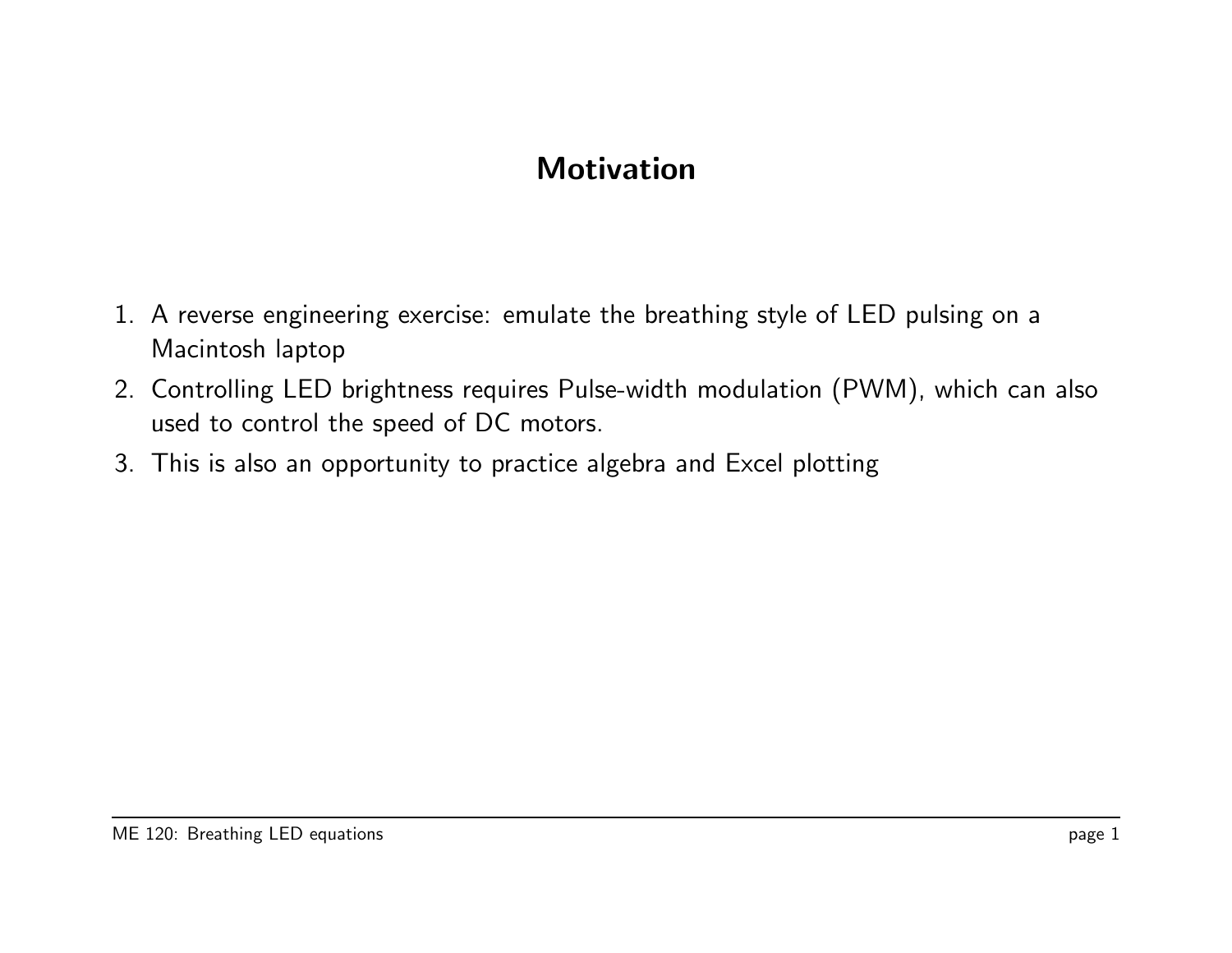### US Patent  $# 6,658,577 B2$



US006658577B2

#### (12) United States Patent Huppi et al.

US 6,658,577 B2  $(10)$  Patent No.: (45) Date of Patent: Dec. 2, 2003

#### (54) BREATHING STATUS LED INDICATOR

- (75) Inventors: Brian Q. Huppi, Cupertino, CA (US); Christopher J. Stringer, Pacifica, CA (US); Jory Bell, San Francisco, CA (US); Christopher L. Capener, Cupertino, CA (US)
- (73) Assignee: Apple Computer, Inc., Cupertino, CA  $(US)$
- $(*)$  Notice: Subject to any disclaimer, the term of this patent is extended or adjusted under 35 U.S.C. 154(b) by 0 days.
- (21) Appl. No.: 10/197,542
- Jul. 15, 2002  $(22)$  Filed:
- $(65)$ **Prior Publication Data**

US 2002/0178388 A1 Nov. 28, 2002

#### Related U.S. Application Data

- (63) Continuation of application No. 09/332,242, filed on Jun. 14, 1999.
- 
- 
- $(56)$ **References Cited**

#### **U.S. PATENT DOCUMENTS**

|  |  | 5,608,225 A * 3/1997 Kamimura et al.  250/458.1 |
|--|--|-------------------------------------------------|
|  |  | 5,659,465 A * 8/1997 Flack et al.  363/71       |
|  |  | 6,153,985 A $*$ 11/2000 Grossman  315/291       |

- \* cited by examiner
- Primary Examiner-Rupal Dharia
- **ABSTRACT**  $(57)$

A new and improved status LED indicator provides a pleasing visual appeal. An embodiment of the present invention includes a sleep-mode indicator for laptop computers. The LED indicator is energized by pulse-width modulated electrical pulses. The effect of these pulses on the indicator varies in intensity and mimics a rhythm typical of breathing. It is another aspect of the invention to provide an electrical apparatus that generates a sleep-mode indicator blinking pattern based on a sinusoidal function using PWM (pulse width modulation) designs.

9 Claims, 3 Drawing Sheets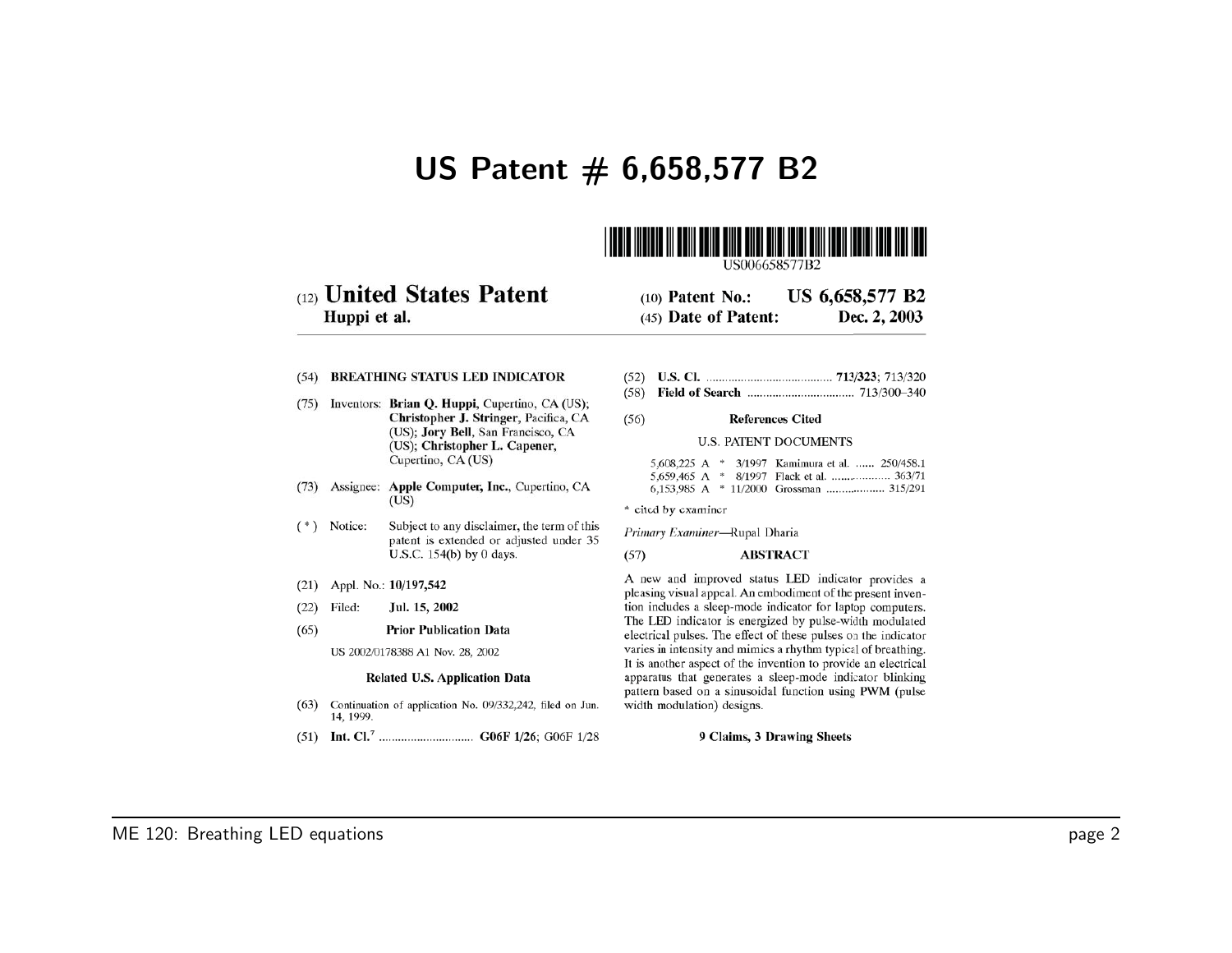# US Patent  $# 6,658,577 B2$

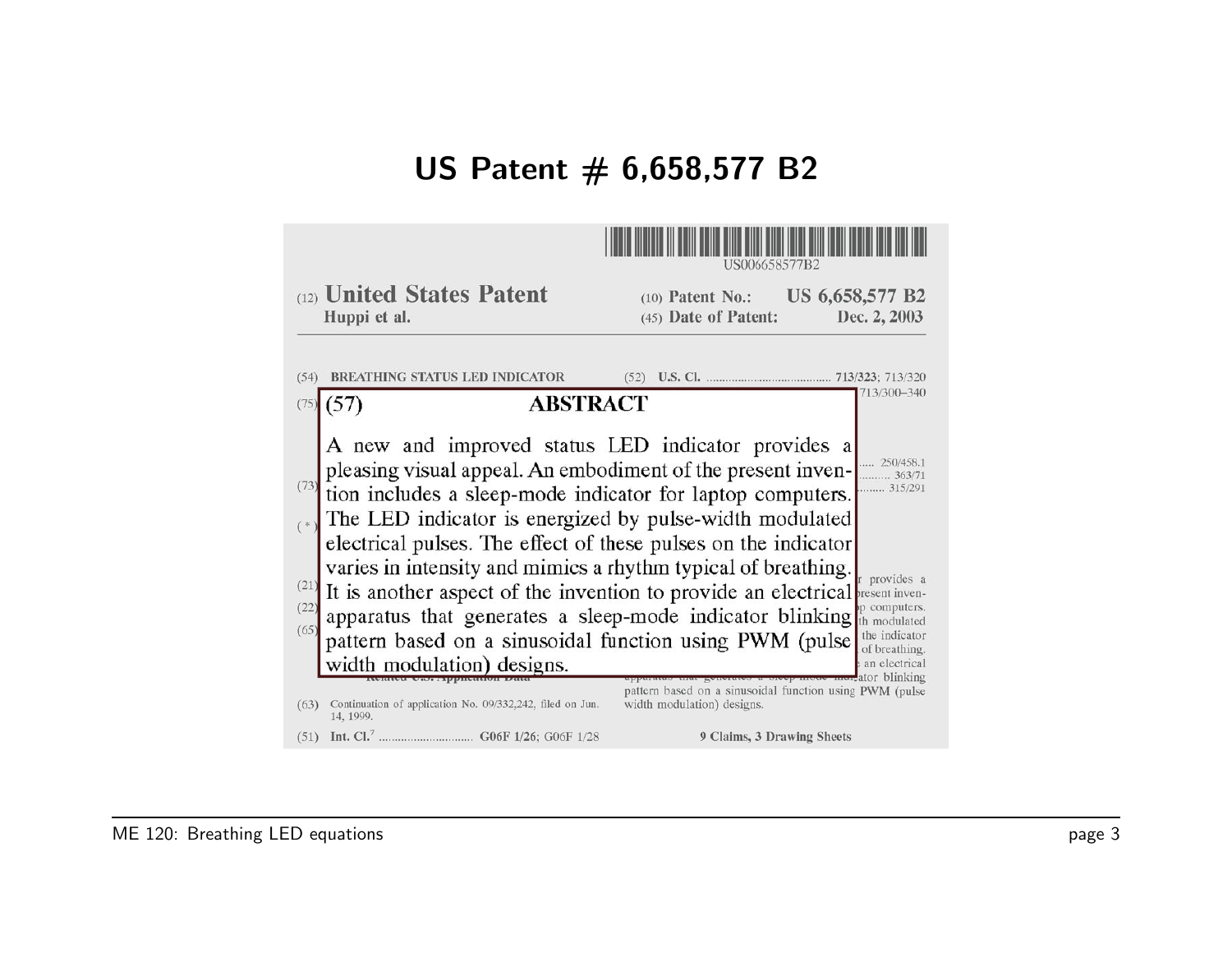### The breathing pattern has three phases: inhale, pause, and exhale



Note: This not the pattern claimed on US patent  $#$  6658577.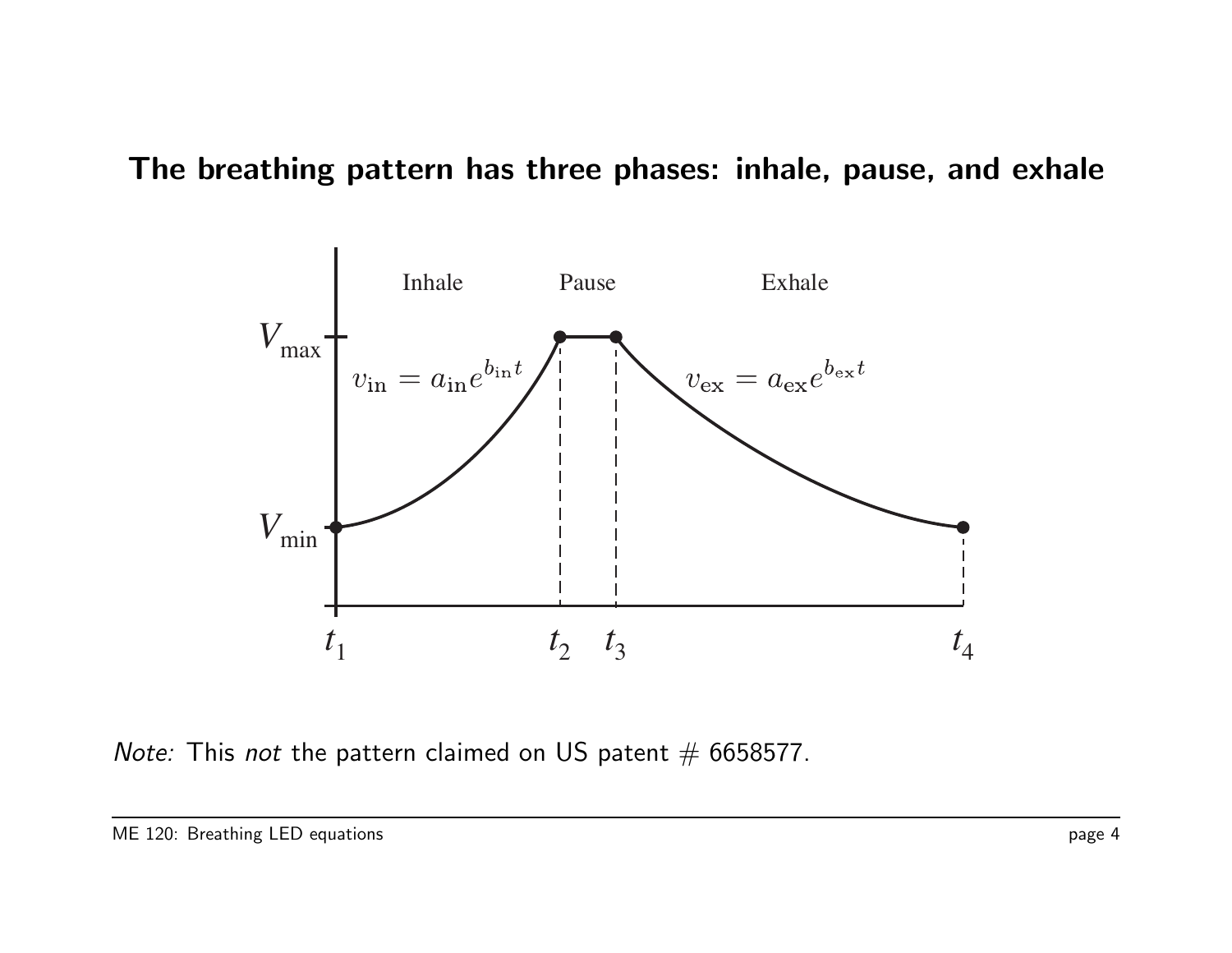# The breathing pattern repeats indefinitely

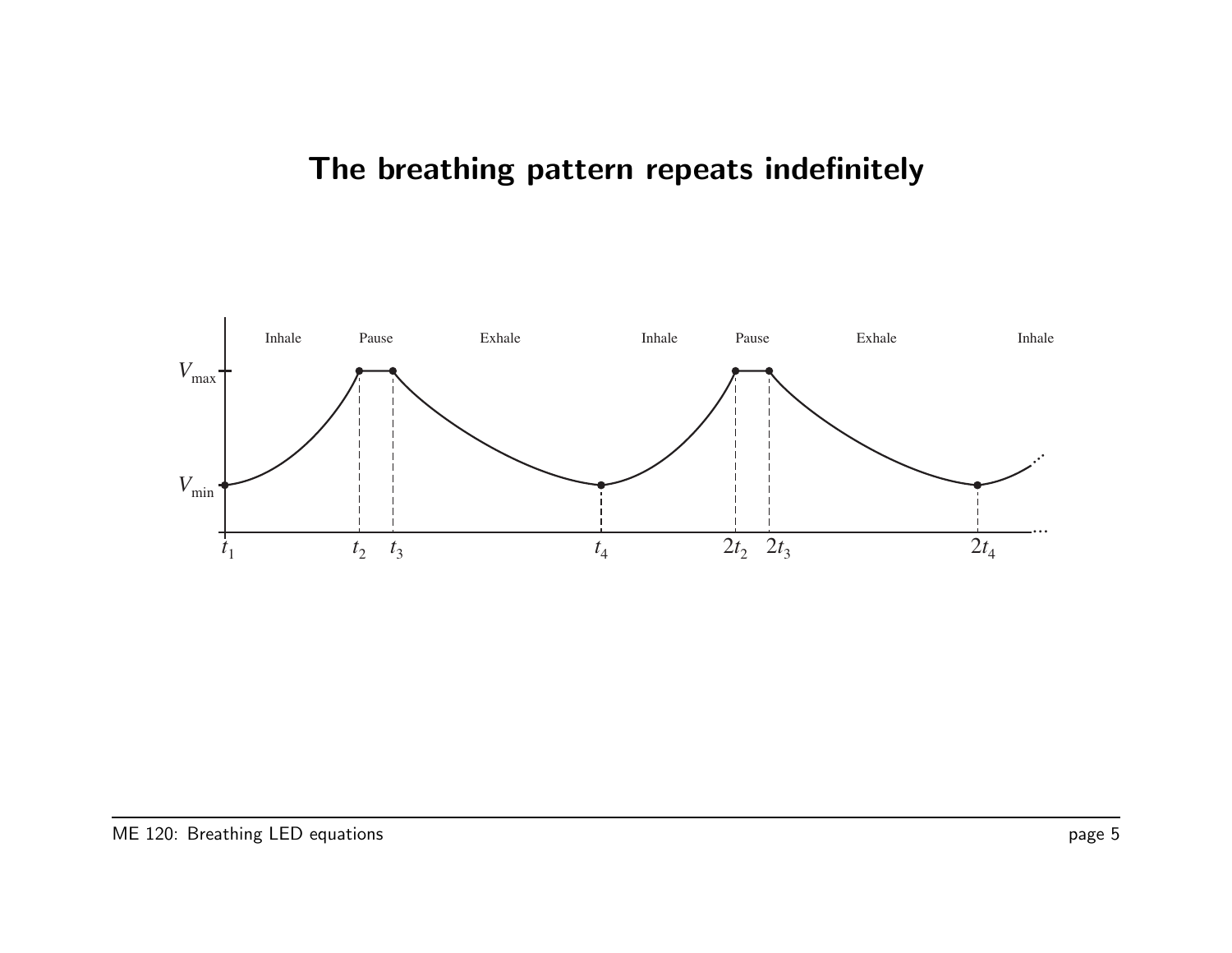## The repeated pattern is the body of the loop function

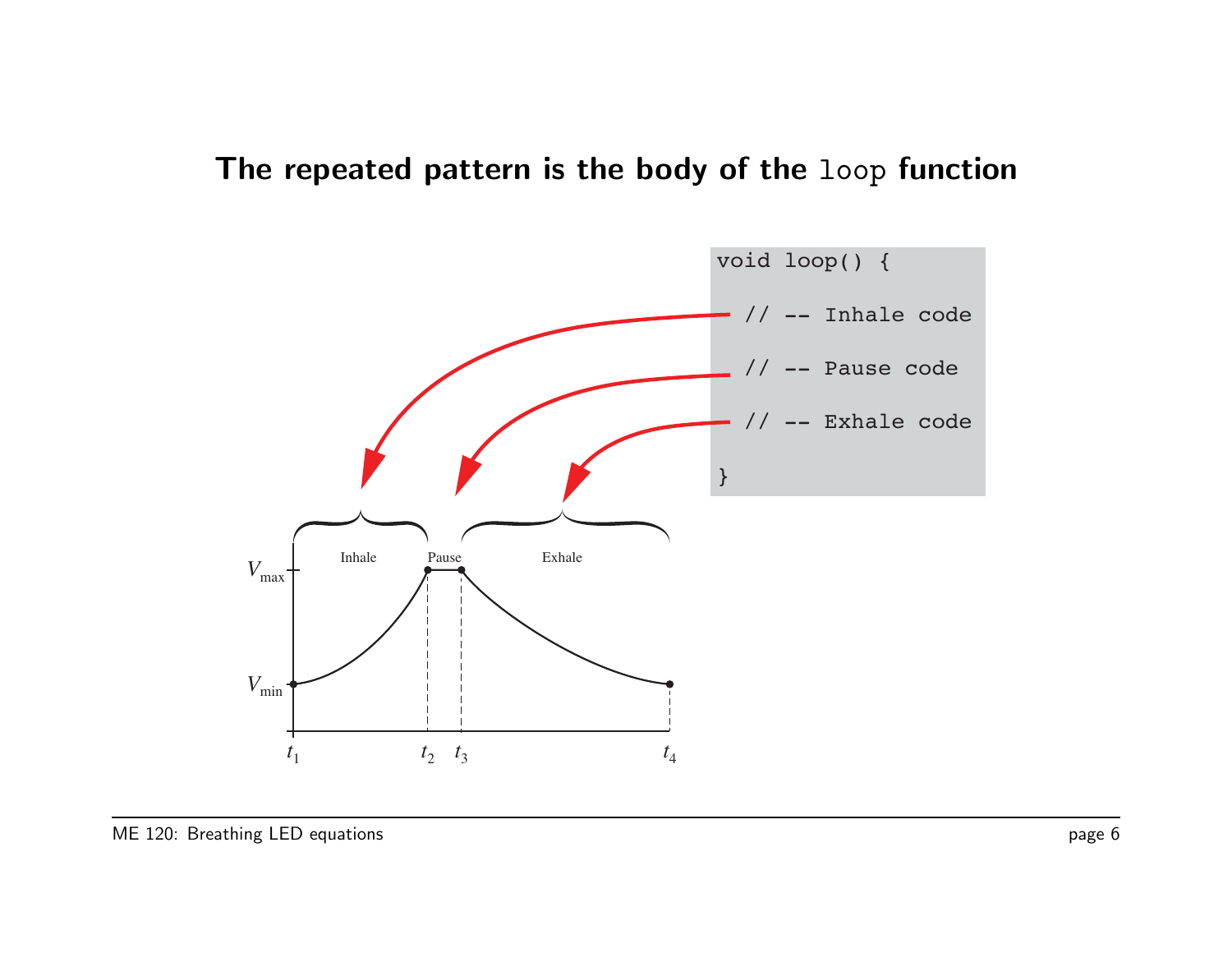#### Inhale and exhale Functions have the same form

Inhale and exhale functions are of the form

$$
v = ae^{bt} \tag{1}
$$

Require that this function pass through two points  $(t_A, v_A)$  and  $(t_B, v_B)$ .



Substituting these data pairs into Equation (1) gives

$$
v_A = a e^{bt_A} \tag{2}
$$

$$
v_B = a e^{bt_B} \tag{3}
$$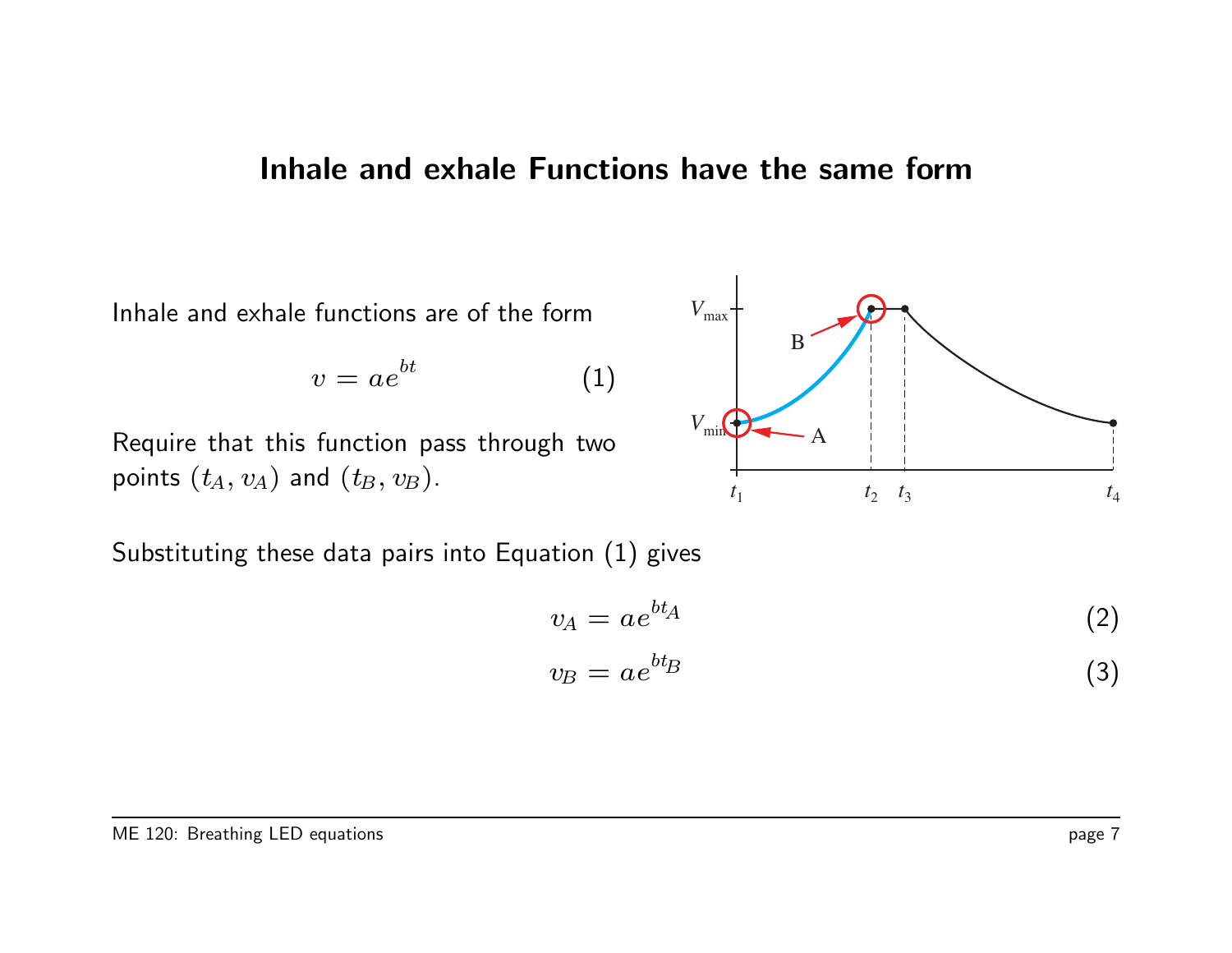## Linearize the Equations to Simply the Algebra

Recall that if

 $z = xy$ 

then

$$
\ln(z) = \ln(x) + \ln(y).
$$

In words: the logarithm of a product is the sum of the logarithms of the terms being multiplied.

Also recall that if

 $r=e^{st}$ 

then

$$
\ln(r) = st.
$$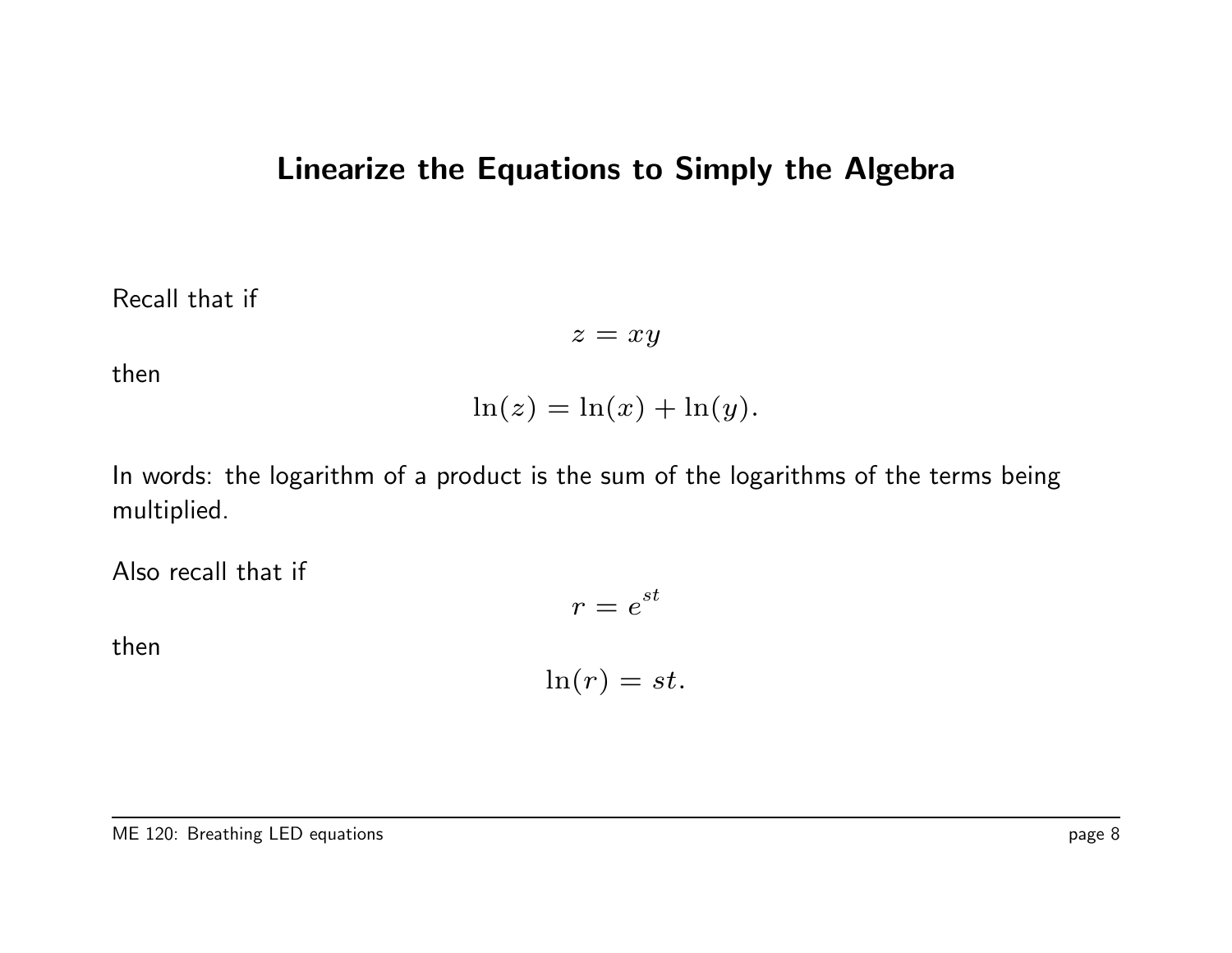### Linearize the Equations to Simply the Algebra

Take the logarithm of Equation (1) and apply the rules for manipulating logarithms of products:

$$
\ln(v) = \ln \left[ a e^{bt} \right] \longrightarrow \ln(v) = \ln(a) + \ln \left[ e^{bt} \right] \longrightarrow \ln(v) = \ln(a) + bt
$$

Apply the transformation to Equations (2) and (3) to get

$$
\ln(v_A) = \ln(a) + bt_A \tag{4}
$$

$$
\ln(v_B) = \ln(a) + bt_B \tag{5}
$$

These are two *linear* equations for the two unknowns,  $\ln(a)$  and b. The linear equations can be solved more easily.

#### ME 120: Breathing LED equations **page 9**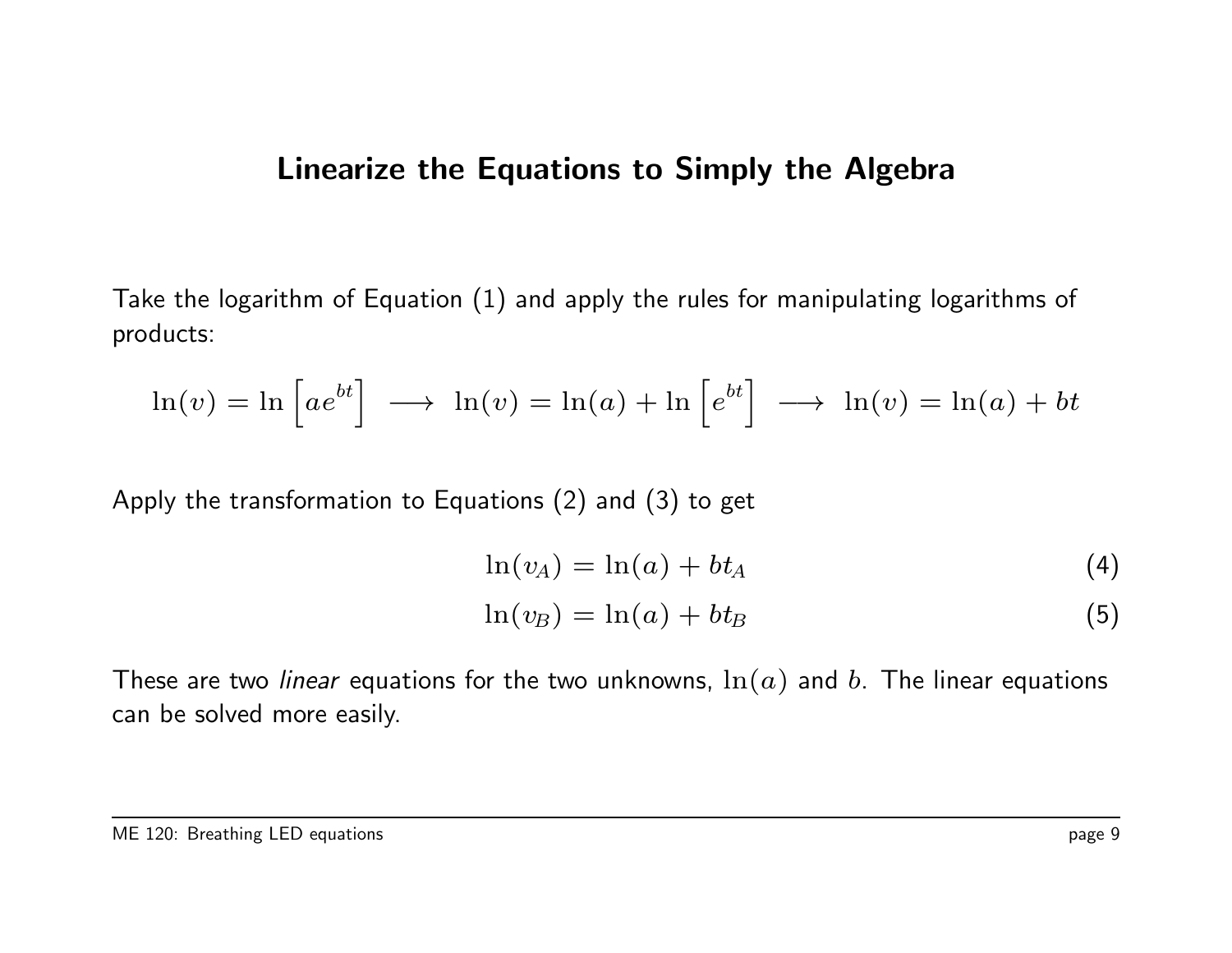# Solve for  $a$  and  $b(1)$

Subtract Equation (5) from Equation (4) to get

$$
\ln(v_A) - \ln(v_B) = b(t_A - t_B)
$$
 (6)

Since  $t_A$ ,  $v_A$ ,  $t_B$  and  $v_B$  are known, we can solve for  $b$ 

$$
b = \frac{\ln(v_A) - \ln(v_B)}{t_A - t_B}.
$$
 (7)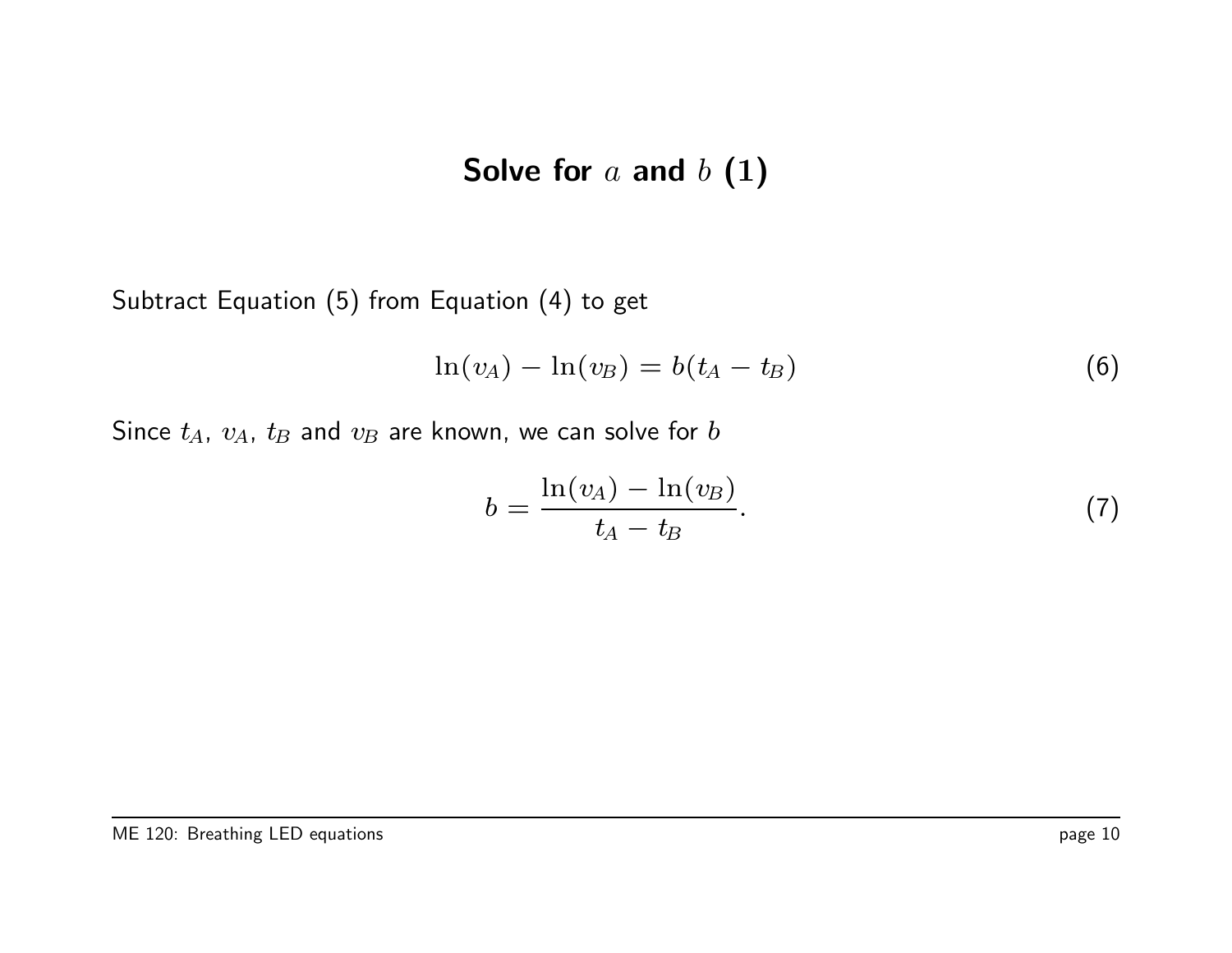# Solve for  $a$  and  $b(2)$

Now that the formula for  $b$  is known, we can substitute Equation (7) into either Equation (4) or Equation (5) to solve for  $a$ .

$$
\ln(v_A) = \ln(a) + \left[\frac{\ln(v_A) - \ln(v_B)}{t_A - t_B}\right] t_A
$$
  

$$
\ln(a) = \ln(v_A) - \left[\frac{\ln(v_A) - \ln(v_B)}{t_A - t_B}\right] t_A
$$
  

$$
= \ln(v_A) \left[\frac{t_A - t_B}{t_A - t_B}\right] - \left[\frac{\ln(v_A) - \ln(v_B)}{t_A - t_B}\right] t_A
$$
  

$$
= \frac{\ln(v_A) [t_A - t_B] - [\ln(v_A) - \ln(v_B)] t_A}{t_A - t_B}
$$
  

$$
= \frac{t_A \ln(v_B) - t_B \ln(v_A)}{t_A - t_B}
$$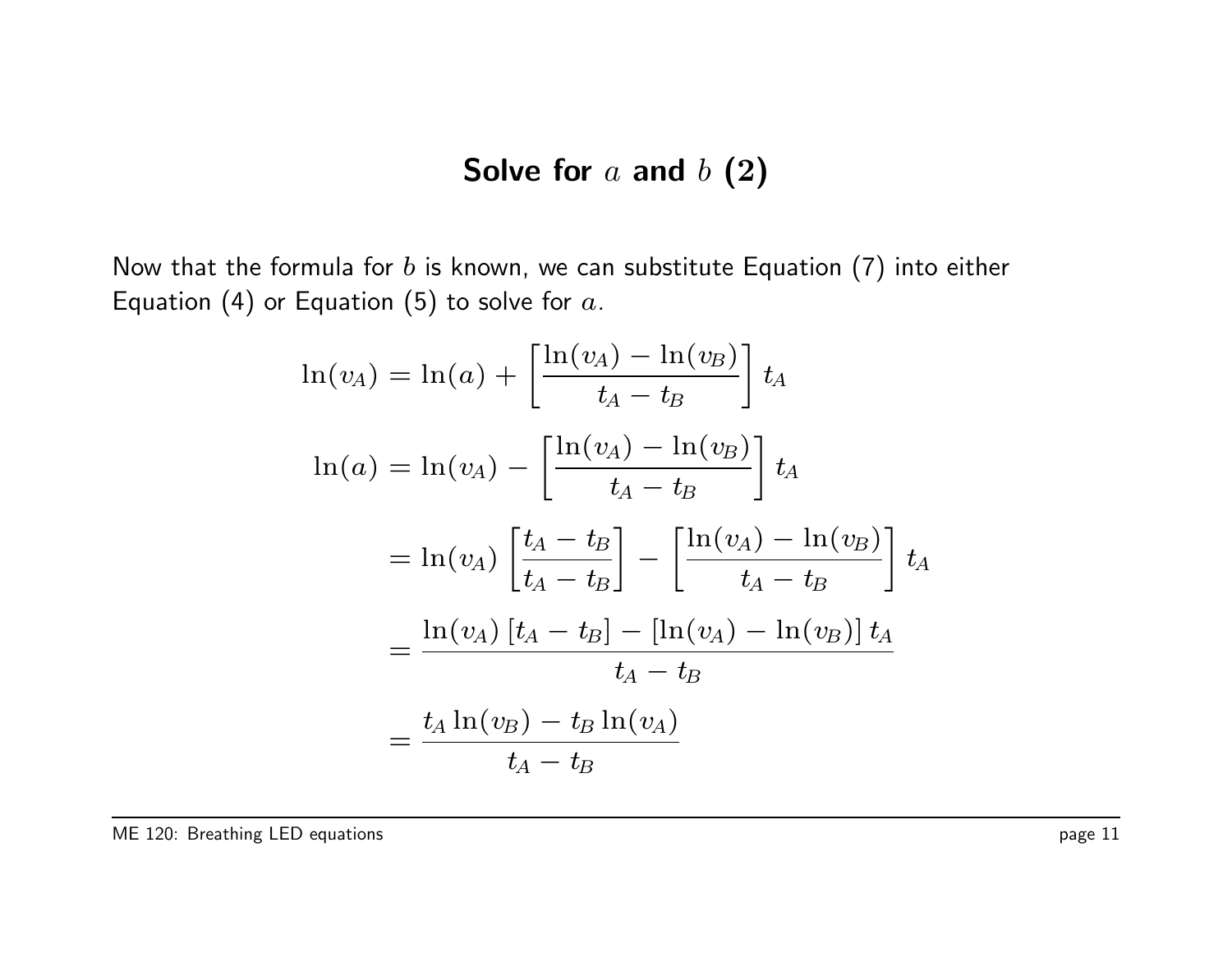Solve for 
$$
a
$$
 and  $b$  (3)

Therefore,

$$
\ln(a)=\frac{t_A\ln(v_B)-t_B\ln(v_A)}{t_A-t_B}
$$

Applying the exponential function to both sides of the preceding equation gives the formula for computing  $a$ 

$$
a = \exp\left[\frac{t_A \ln(v_B) - t_B \ln(v_A)}{t_A - t_B}\right]
$$
 (8)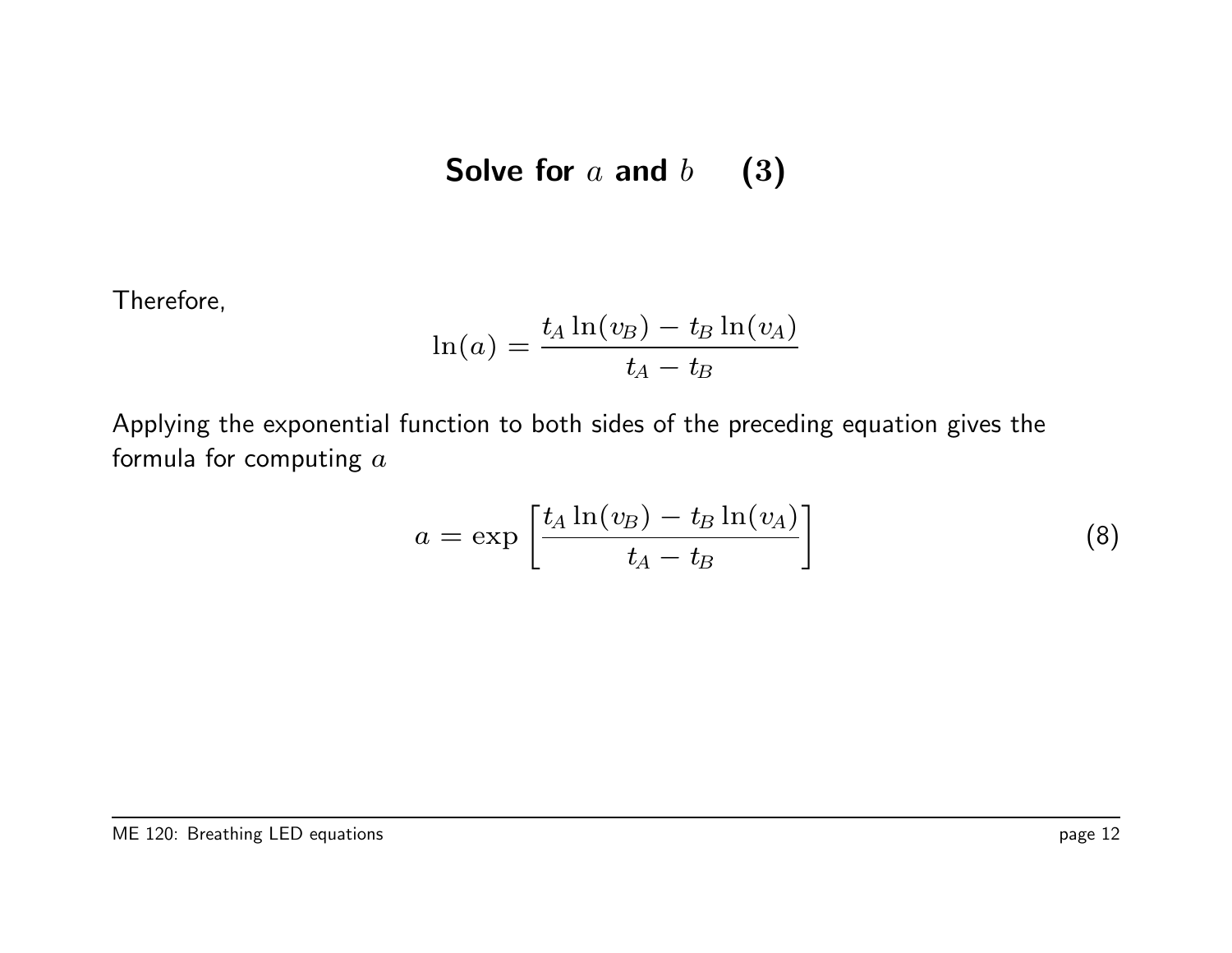#### We have created the formulas that model either inhale or exhale

Given  $(t_A, v_A)$  and  $(t_B, v_B)$ , we can compute

$$
a = \exp\left[\frac{t_A \ln(v_B) - t_B \ln(v_A)}{t_A - t_B}\right]
$$

and

$$
b=\frac{\ln(v_A)-\ln(v_B)}{t_A-t_B}.
$$

which allows us to evaluate

$$
v = ae^{bt}
$$

for any t in the interval  $t_A \leq t \leq t_B$ .

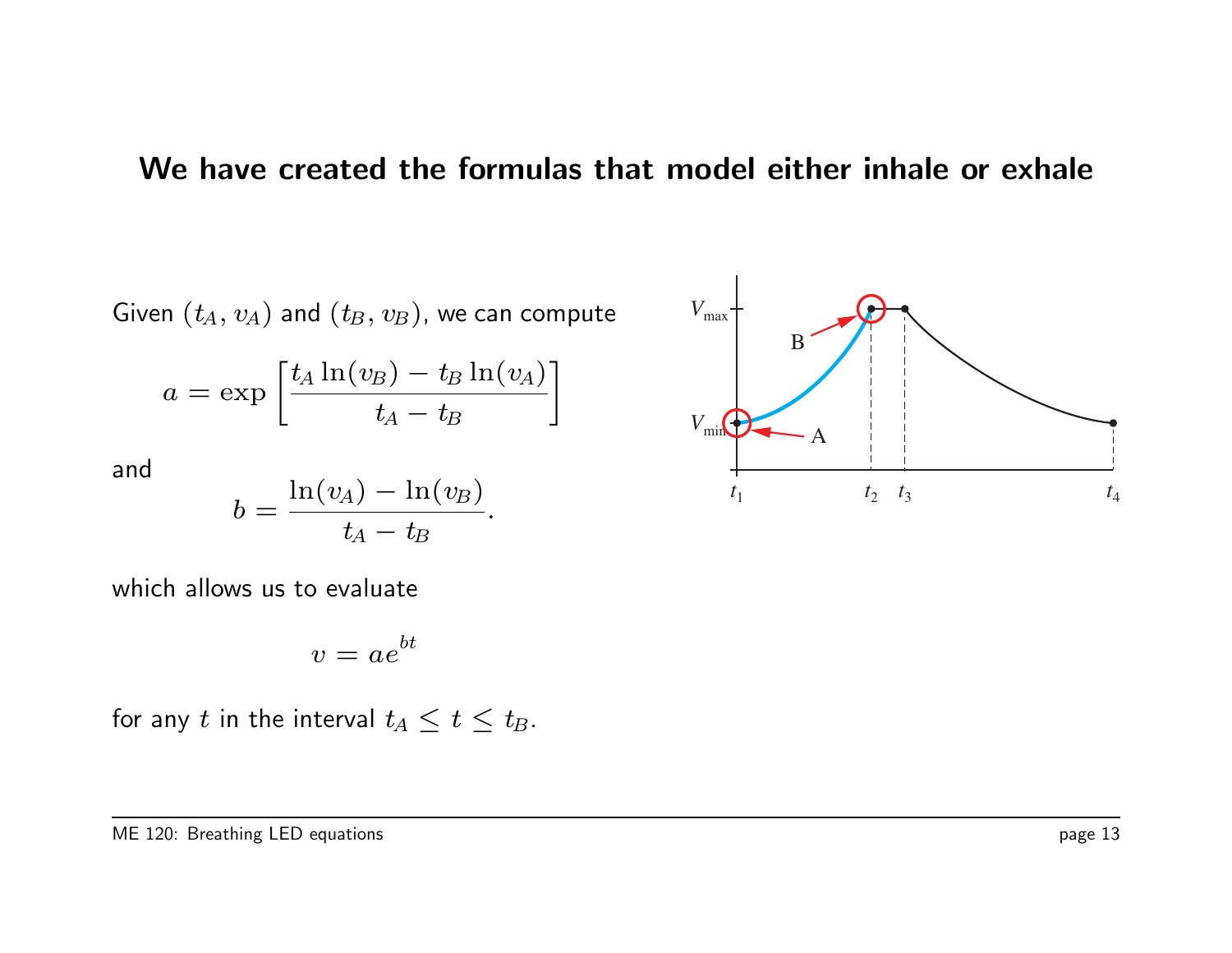# Applying the Equations to find  $a$  and  $b(1)$

- 1. Choose appropriate values of  $V_{\rm min}$ ,  $V_{\rm max}$ ,  $t_2$ ,  $t_3$  and  $t_4$ . These are somewhat arbitrary design choices that you make to achieve a desired look to your inhale and exhale functions.
- 2. Use Equations (8) and (7) to compute  $a_{\text{in}}$  and  $b_{\text{in}}$ .
- 3. Use Equations (8) and (7) (again) to compute  $a_{\rm ex}$  and  $b_{\rm ex}$ .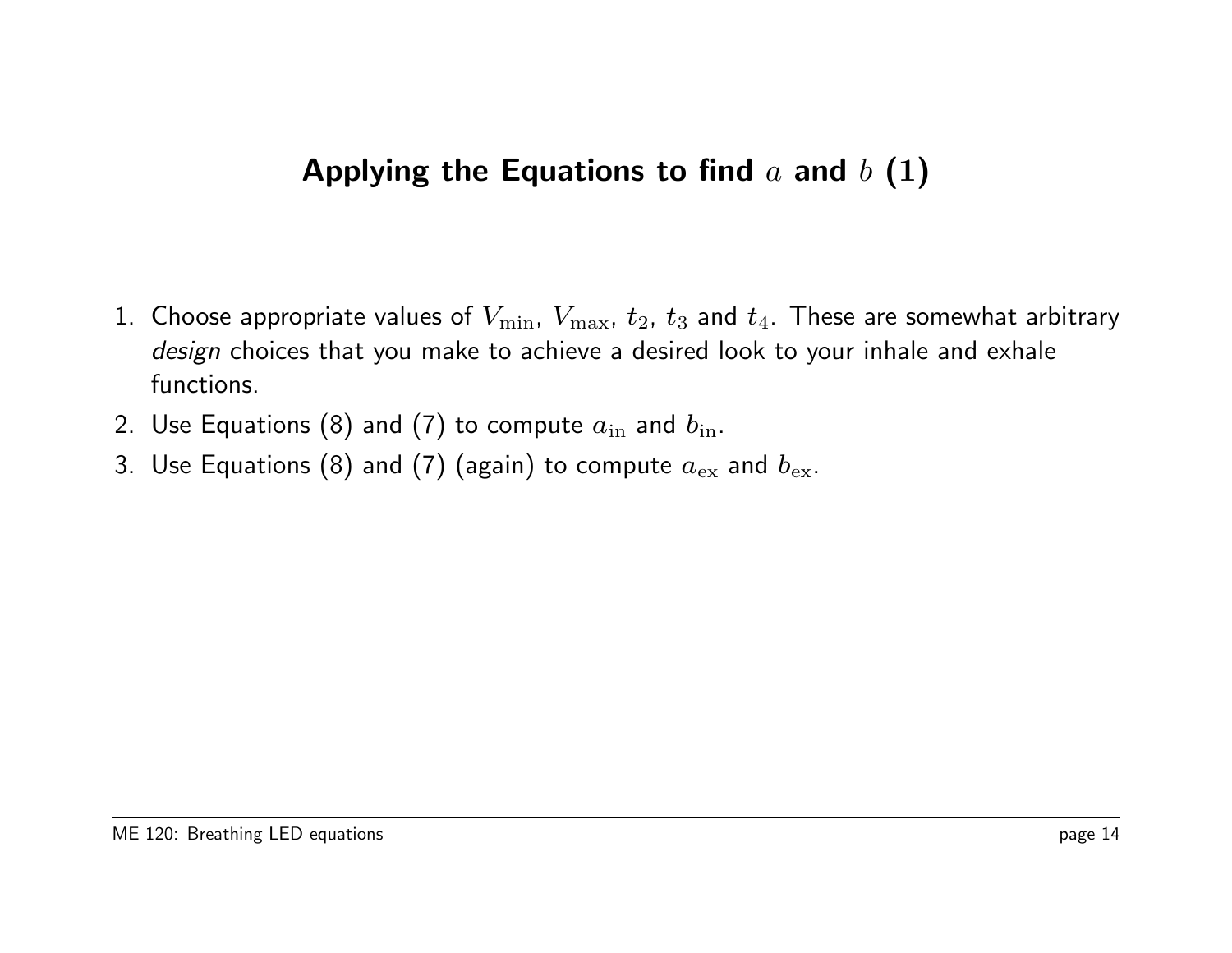# Applying the Equations to find  $a$  and  $b(2)$

Once you have obtained values for  $a_{\rm in}$ ,  $b_{\rm in}$ ,  $a_{\rm ex}$  and  $b_{\rm ex}$ , it is a good idea to add this step

4. Plot the  $v_{\text{in}}(t)$  and  $v_{\text{ex}}(t)$  functions (say, with Excel or  $\text{MATLAB}$ ) to make sure you do not have an error in your algebra.